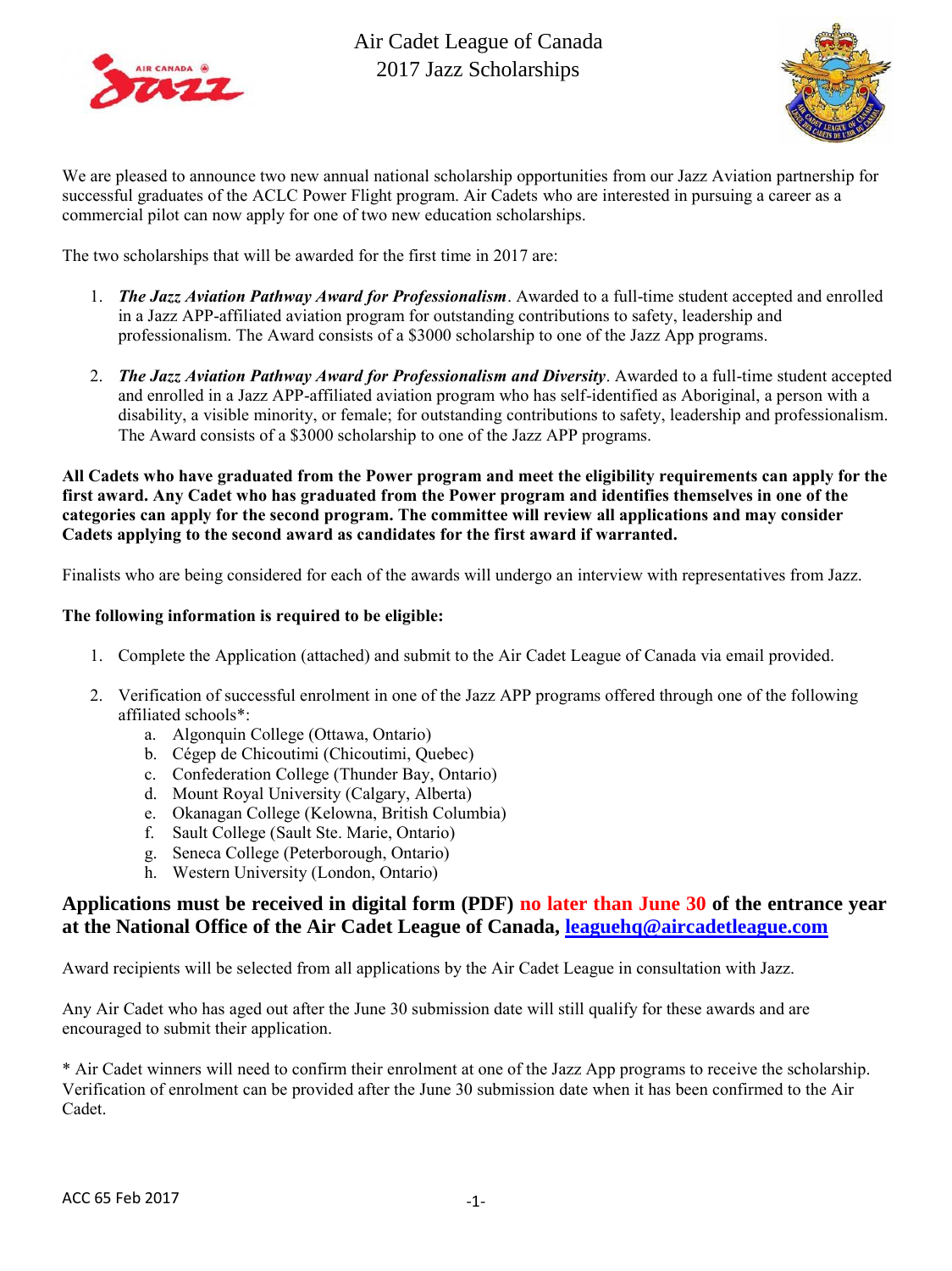



### **Information to be provided in digital form (PDF)**

Data as requested on pages three (3) and four (4) of the application, including:

 $\Box$  A letter from the applicant providing an outline of career goals and objectives;

 $\Box$  A letter of recommendation from the applicant's Squadron Commanding Officer;

 $\Box$  A letter of support from the Chairperson of the applicant's Squadron Sponsoring Committee;

Any other recommendations will be considered. i.e. School Principal, Department Head, or Counselor.

A copy of the most recently available Transcript of Marks from either the Secondary School, or from the Ministry of Education. For Québec Cadets - Secondary 5 Transcripts;

**\*\*The educational portion of the evaluation will be based on core subjects (Languages, Mathematics, Science and Social Science**). **The latest marks in the core areas must be included on the transcript.**

A detailed summary of your activities which have been completed as a Cadet; include hours spend per activity during the current year. (Page 3. Use page 5 for additional information.)

A detailed summary of all community activities outside of the Cadet program which includes hours spent per activity during the current year. (Page 4. Use page 5 for additional information)

The National Scholarship Committee, comprised of members of the National Advisory Council, will consider all eligible candidates. The Chairperson of the Committee will declare the name of the recipient of the award, and a cheque will be presented to the recipient when all requirements have been satisfied. Following selection, the recipient may be re quested to provide a photograph or digital image (in uniform) for purposes of publicity.

Note: The National Scholarship Committee reserves the right to withhold the award if the academic standing of candidates is not sufficiently high. A successful applicant may only receive one ACLC postsecondary scholarship award.

If you have any questions please contact the Air Cadet League, [leaguehq@aircadetleague.com](mailto:leaguehq@aircadetleague.com)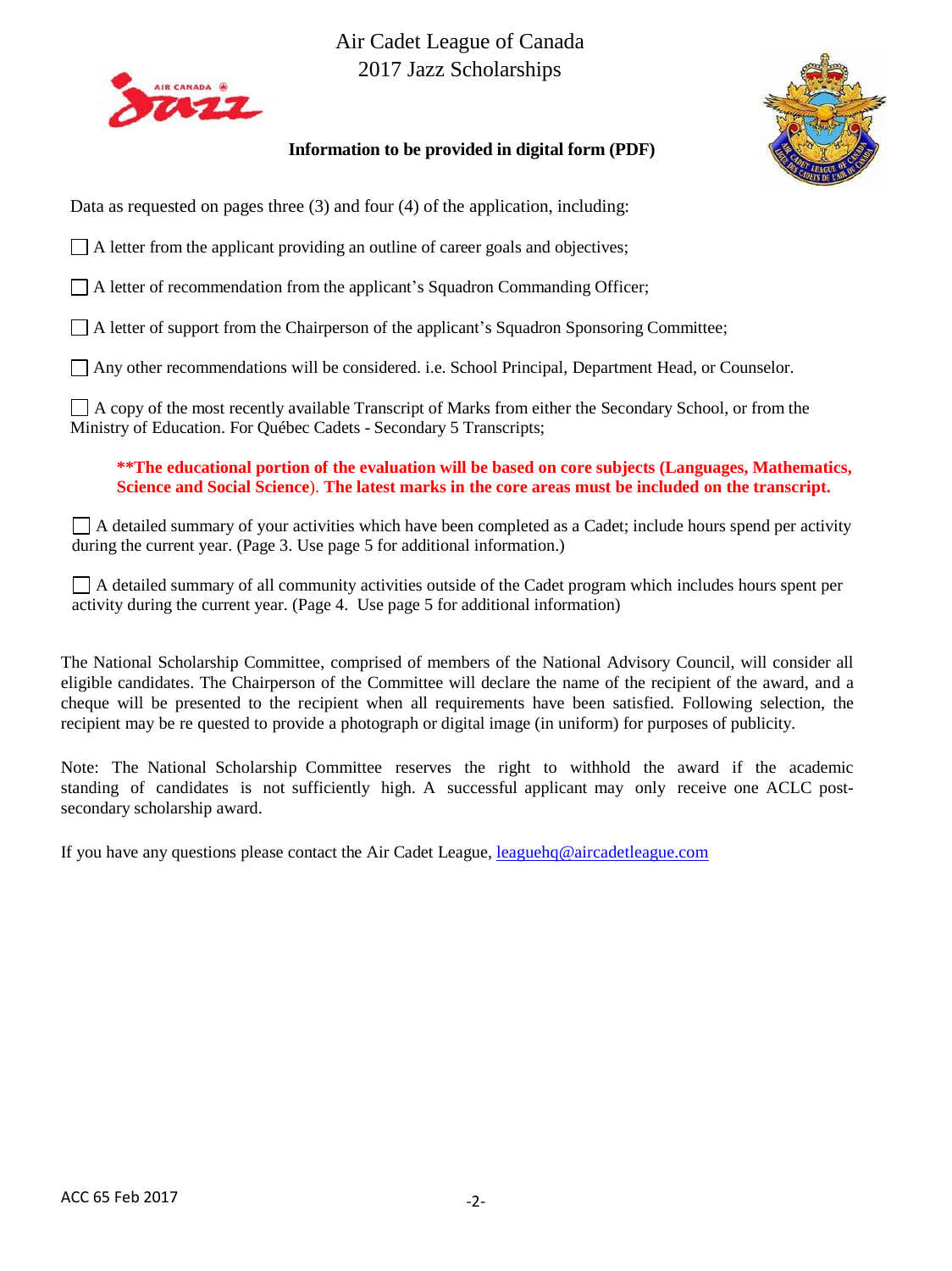



# **APPLICATION**

| Name of Parent or Guardian experience of the contract of the contract of the contract of the contract of the contract of the contract of the contract of the contract of the contract of the contract of the contract of the c |                                                                                                                      |          |                             |      |
|--------------------------------------------------------------------------------------------------------------------------------------------------------------------------------------------------------------------------------|----------------------------------------------------------------------------------------------------------------------|----------|-----------------------------|------|
| Signature of Parent or Guardian<br>(if applicant is under the age of 18 $\overline{years}$ )                                                                                                                                   | <u> 1989 - Johann Stein, marwolaethau a bhann an t-Amhainn an t-Amhainn an t-Amhainn an t-Amhainn an t-Amhainn a</u> |          |                             |      |
|                                                                                                                                                                                                                                |                                                                                                                      |          |                             |      |
| If selected, I agree to provide my photograph for publicity purposes:                                                                                                                                                          |                                                                                                                      | $ $  Yes | $\overline{\text{No}}$      |      |
| How did you learn about the Scholarship?<br>CO<br>$\Box$ Website                                                                                                                                                               | Sponsoring Committee                                                                                                 | Other    |                             |      |
| Which JAZZApp award are you applying for (check one):<br>The Jazz Aviation Pathway Award for Professionalism                                                                                                                   |                                                                                                                      |          |                             |      |
| The Jazz Aviation Pathway Award for Professionalism and Diversity. I would meet the criteria for this award in<br>the following category: □ Aboriginal/First Nation □ Person with Disability □ Visible Minority Group □ Female |                                                                                                                      |          |                             |      |
|                                                                                                                                                                                                                                | <b>ROYAL CANADIAN AIR CADET RECORD</b>                                                                               |          |                             |      |
| Number and Name)<br>Date of Enrolment<br>Date of Enrolment<br>Squadron                                                                                                                                                         |                                                                                                                      |          |                             |      |
| Highest Rank Achieved                                                                                                                                                                                                          |                                                                                                                      |          |                             |      |
| List Specialty Courses / Camps attended including duration (2 wk, 3wk or 6 wk) as well as year taken:                                                                                                                          |                                                                                                                      |          |                             |      |
| Course / Camp                                                                                                                                                                                                                  |                                                                                                                      |          | Duration                    | Year |
|                                                                                                                                                                                                                                |                                                                                                                      |          |                             |      |
| Enter Canadian Cadet activities. i.e. Band, Guard, Sports etc. (over the past 12 months):                                                                                                                                      |                                                                                                                      |          |                             |      |
| Activity                                                                                                                                                                                                                       |                                                                                                                      |          | <b>Estimated # of Hours</b> |      |
|                                                                                                                                                                                                                                |                                                                                                                      |          |                             |      |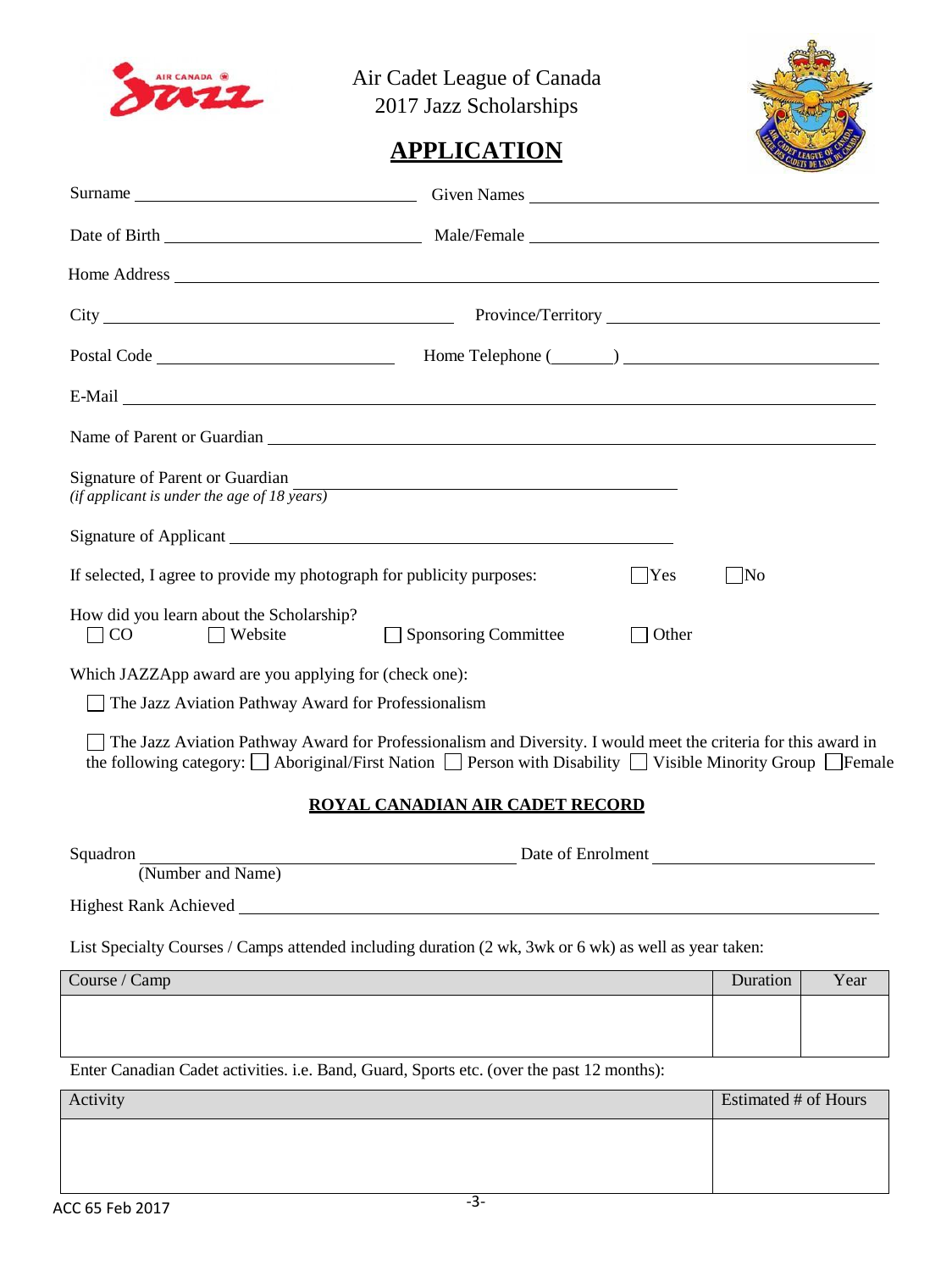



### **SCHOLARSHIP AWARDS APPLICATION ADDITIONAL INFORMATION TO BE PROVIDED**

\*\* All applications must be received no later than June 30.

**1.** Which affiliated school have you applied to?

**2.** Statement of approximately 300 words outlining your career goals and objectives. Explain why you wish to attend the institution you have chosen, and what benefits you will gain from post-secondary education.

**3.** Indicate your academic and other achievements while attending secondary school besides Air Cadet involvement. Additional space is available on page 5.

**Academics**: List activities and estimated time (over the past 12 months). (e.g. writing, debating team, mathematics)  $\overline{\phantom{a}}$  Activity  $\overline{\phantom{a}}$  Estimated # of Hours

| 11011 | $\mu$ <sub>1</sub> $\mu$ <sub>1</sub> $\mu$ <sub>1</sub> $\mu$ <sub>1</sub> $\mu$ <sub>1</sub> $\mu$ <sub>1</sub> |
|-------|-------------------------------------------------------------------------------------------------------------------|
|       |                                                                                                                   |
|       |                                                                                                                   |
|       |                                                                                                                   |
|       |                                                                                                                   |
|       |                                                                                                                   |

**Community**: List volunteer activities and estimated time (over the past 12 months) spend volunteering outside of cadets.

| Activity | Estimated # of Hours |
|----------|----------------------|
|          |                      |
|          |                      |
|          |                      |

**Sports:** List your sports activities and estimated time (over the past 12 months):

| Activity | Estimated # of Hours |
|----------|----------------------|
|          |                      |
|          |                      |
|          |                      |

**4.** Indicate if you have been awarded any of the following medals:

Cadet Award for Bravery

Duke of Edinburgh Award Gold, Silver,

Royal Canadian Legion Cadet Medal of Bronze Excellence

Lord Strathcona Medal

ANAVETS Cadet Medal of Merit

Air Force Association Medal (Air Cadets)

| <b>DECLARATION</b> – I solemnly declare that the statements made in this application are true. |                       |                |  |  |  |  |
|------------------------------------------------------------------------------------------------|-----------------------|----------------|--|--|--|--|
|                                                                                                |                       |                |  |  |  |  |
|                                                                                                |                       |                |  |  |  |  |
| CO's Name (please print)                                                                       | Date (Year/Month/Day) | CO's Signature |  |  |  |  |